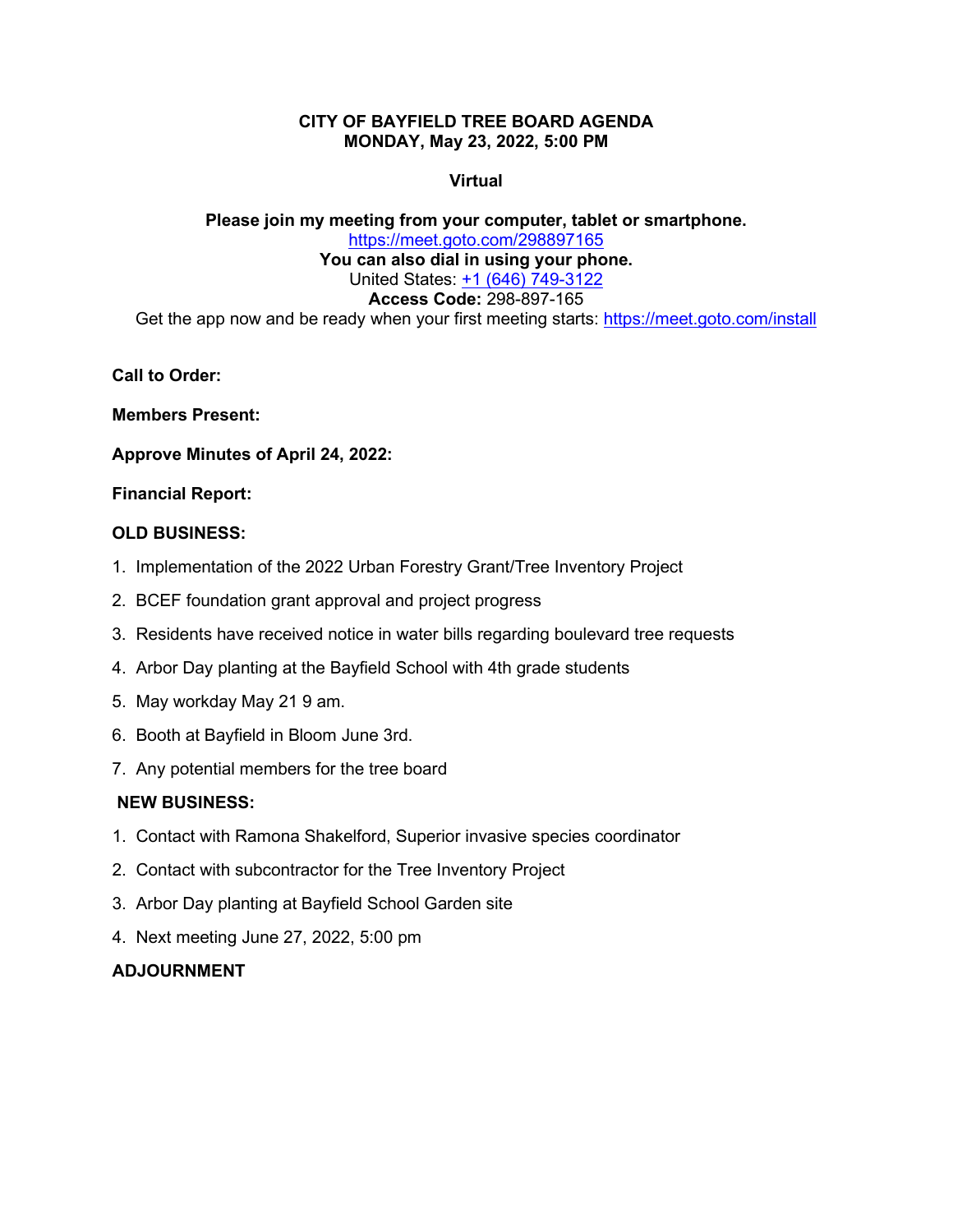#### CITY OF BAYFIELD TREE BOARD

#### MEETING MINUTES

### MONDAY,

### April 25, 2022

CALL TO ORDER: The meeting was convened by B. Cozzi, City Forester and Chairman of the Tree Board at 5:01 PM. The was a virtual meeting.

MEMBERS PRESENT: Beth Cozzi, Dionne Johnston, Jane Edwards, Tad Paavola, and Jacob Geisler.

MEMBERS EXCUSED: Susan Hedman, Jane Edwards, and Sherman Edwards.

APROVAL OF MINUTES:

A motion was made by D. Johnson to approve the minutes of the meeting of March 28, 2022, as distributed. T. Paavola seconded the motion. The motion carried.

### FINANCIAL REPORT:

The total City Tree Board Budget for CY 2022 is \$6,500. There have been no expenses incurred to date.

### OLD BUSINESS:

- 1. The final preparatory step for the implementation of the 2022 Urban Forestry Grant/Tree Inventory Project, which is to begin in May, is the finalization of the contract with the subcontractor.
- 2. The Bayfield Community Educational Foundation approved phase 1 of the grant submitted on behalf of the Bayfield School district. This is a collaborative effort with the School District of Bayfield and the City of Bayfield. A more detailed project description will now be drafted and submitted to the Educational Foundation.
- 3. Bayfield City residents will be informed via a message included with an upcoming utility billing as to their ability to request tree plantings in the boulevards adjourning their properties. A fall planting is being planned.
- 4. An Arbor Day celebration involving the  $4<sup>th</sup>$  grade classes of the Bayfield School has been scheduled for May 20, 2022, at 2:00PM. Two fruit trees will be planted at the school garden site.
- 5. The April work day cancelled due inclement weather will be rescheduled during the month of May.
- 6. Preparations are underway under the direction of the City Forester to have a booth or table at this year's Bayfield in Bloom Garden Expo scheduled for June 3rd.
- 7. Tree Board members were reminded to identify potential members of the Tree Board and to share that information with the City Forester.

# NEW BUSINESS

1. The Bayfield County Forestry Department reports that the Emerald Ash Borer has been found in two locations within or adjacent to the City of Bayfield. The Department will monitor the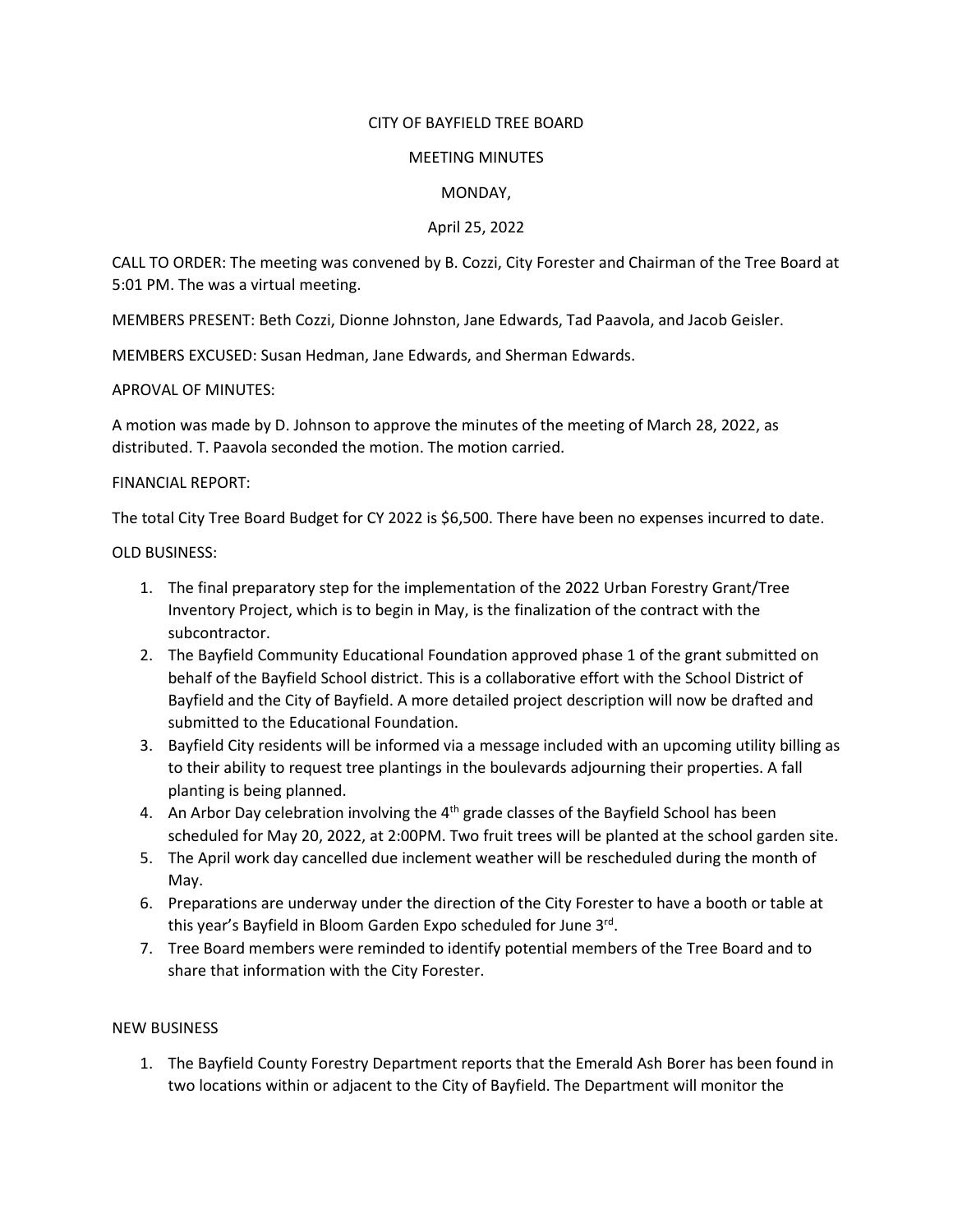situation and intervene as warranted. Removal of the infected trees is pending. These infestations involve non-native ash varieties.

- 2. The Wisconsin Department of Transportation has informed the City Public Works Director that several signs within the City will be removed since they no longer comply with DOT policy. Among others, the signs include the Tree City and Bird City signs. A decision will be made as to where these signs can be legally and properly displayed.
- 3. The work day for Tree Board members will be rescheduled for May 21, 2022 beginning at 9:00AM. The emphasis will be on pruning.
- 4. As an informational item, it was reported that Landmark Conservancy has purchased the Viking Motors (commonly referred to as the bus garage) property. It is being proposed that the trailhead for the Brownstone Trail will be relocated to this site thus bypassing the portion of the trail closed due to bank erosion.

## FOLLOW-UP MEETINGS:

The next meeting of the Tree Board is scheduled for May 23, 2022, at 5:00 PM. This meeting will be a virtual meeting.

The following meeting is tentatively scheduled for June 27, 2022.

## ADJOURNMENT:

A motion for adjournment was made by D. Johnston and seconded by T. Paavola. The motion carried. The meeting was adjourned at 5:20 PM.

Respectfully Submitted.

Jacob Geisler